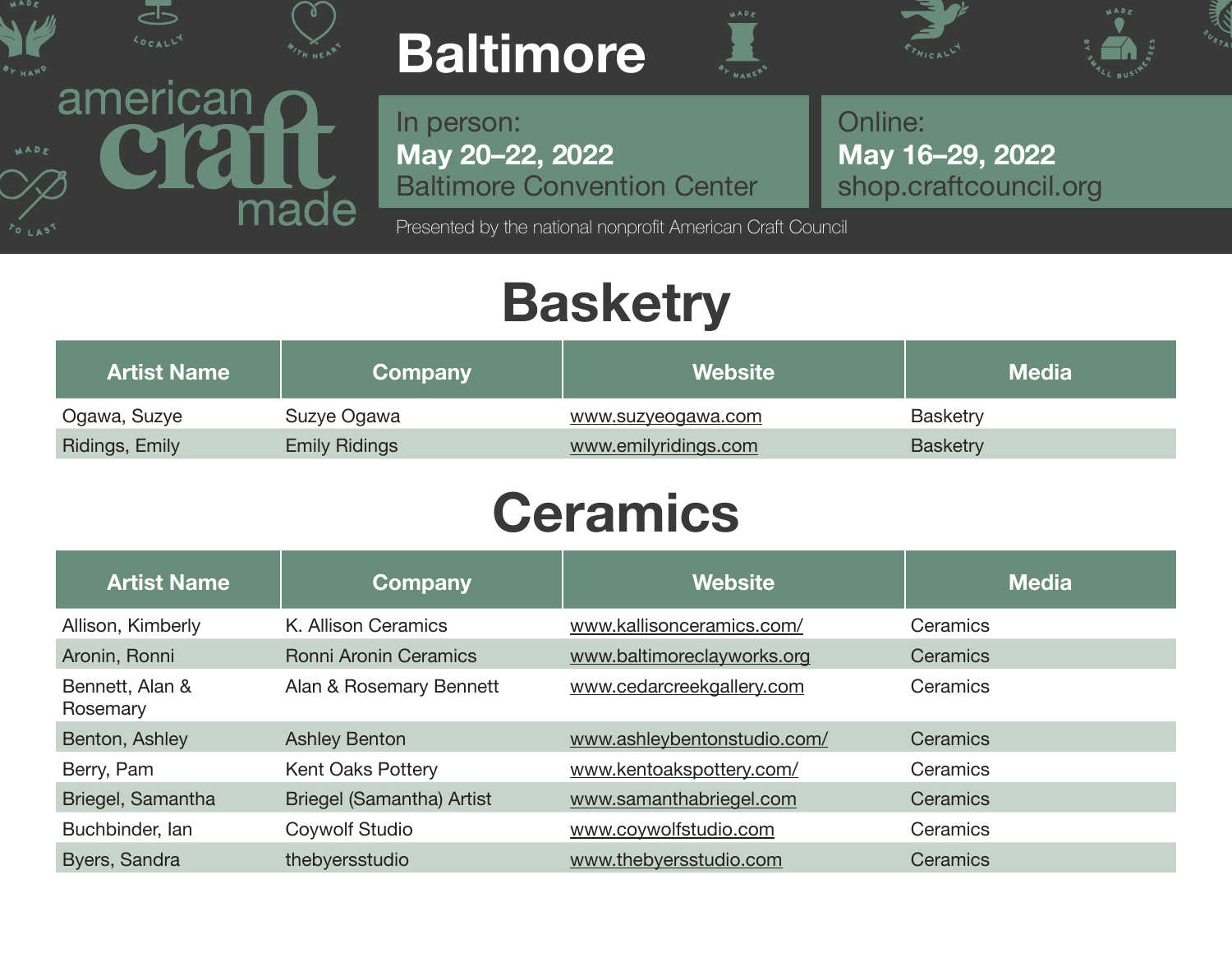| <b>Artist Name</b>   | <b>Company</b>                       | <b>Website</b>               | <b>Media</b> |
|----------------------|--------------------------------------|------------------------------|--------------|
| Byers, Winthrop      | <b>Byers Stoneware and Porcelain</b> | www.thebyersstudio.com       | Ceramics     |
| Cantrell, Kimmy      | Clay by Kim                          | www.Kimart.com               | Ceramics     |
| Cavalcanti, Ana      | <b>Fine Ceramics</b>                 | www.fineceramicsonline.com   | Ceramics     |
| Chen, Dwo Wen        | <b>Three Wheel Studio</b>            | www.threewheelstudio.com     | Ceramics     |
| Desimone, Judy       | <b>Judy DeSimone Ceramics</b>        | www.judydesimoneceramics.com | Ceramics     |
| Dickerson, Meg       | meg dickerson - contemporary<br>clay | www.megdickerson.com         | Ceramics     |
| Evans, Lisa          | Lisa B. Evans Ceramics               | www.lisabevans.com/          | Ceramics     |
| Farris, Lisa         | <b>Lisa Farris Ceramics</b>          | www.lisafarris.net           | Ceramics     |
| Fujii, Yoshi         | yoshi fujii (Ceramics)               | ww.yoshifujii.com            | Ceramics     |
| German, Sarah        | <b>Sarah German Ceramics</b>         | www.sarahgermanceramics.com  | Ceramics     |
| Goh, Christine       | <b>Clay Elements</b>                 | www.clayelements.com         | Ceramics     |
| Griffith Tso, Tracie | <b>Inks</b>                          | www.inksart.com              | Ceramics     |
| Harrell, Deneece     | <b>Deneece Harrell</b>               | www.deneeceharrell.com       | Ceramics     |
| Harward, Kate        | <b>Tygart River</b>                  | www.facebook.com/kateharward | Ceramics     |
| Hicks, Joe           | Joe Hicks Ceramics                   | www.joehicksceramics.com     | Ceramics     |
| Holmes, Greg         | <b>Greg Holmes Studio</b>            | www.gregholmesstudio.com     | Ceramics     |
| Kasten, Ani          | Ani Kasten Ceramics                  | www.anikasten.com            | Ceramics     |
| Kubicki, Marty       | The Porcelain Garden                 | www.theporcelaingarden.com   | Ceramics     |
| Lee, Cliff           | Lee Gallery/Studios                  | www.cliffleeporcelain.com/   | Ceramics     |
| Mahathey, Marisa     | Mahathey (Marisa) Artist             |                              | Ceramics     |
| Miller, Susan        | <b>Susan Miller Ceramics</b>         | www.susanmillerceramics.com  | Ceramics     |
| Miyamura, Hideaki    | Hideaki Miyamura                     | www.Miyamurastudio.com       | Ceramics     |
| Nace, Aprille        | <b>Aprille Nace Ceramics</b>         | www.aprillenace.com          | Ceramics     |
| Oldham, Laura        | <b>Turning True Studios</b>          | www. turningtruestudios.com  | Ceramics     |
| Payne, Rita Seiko    | <b>Beiko Ceramics</b>                | www.beikoceramics.com        | Ceramics     |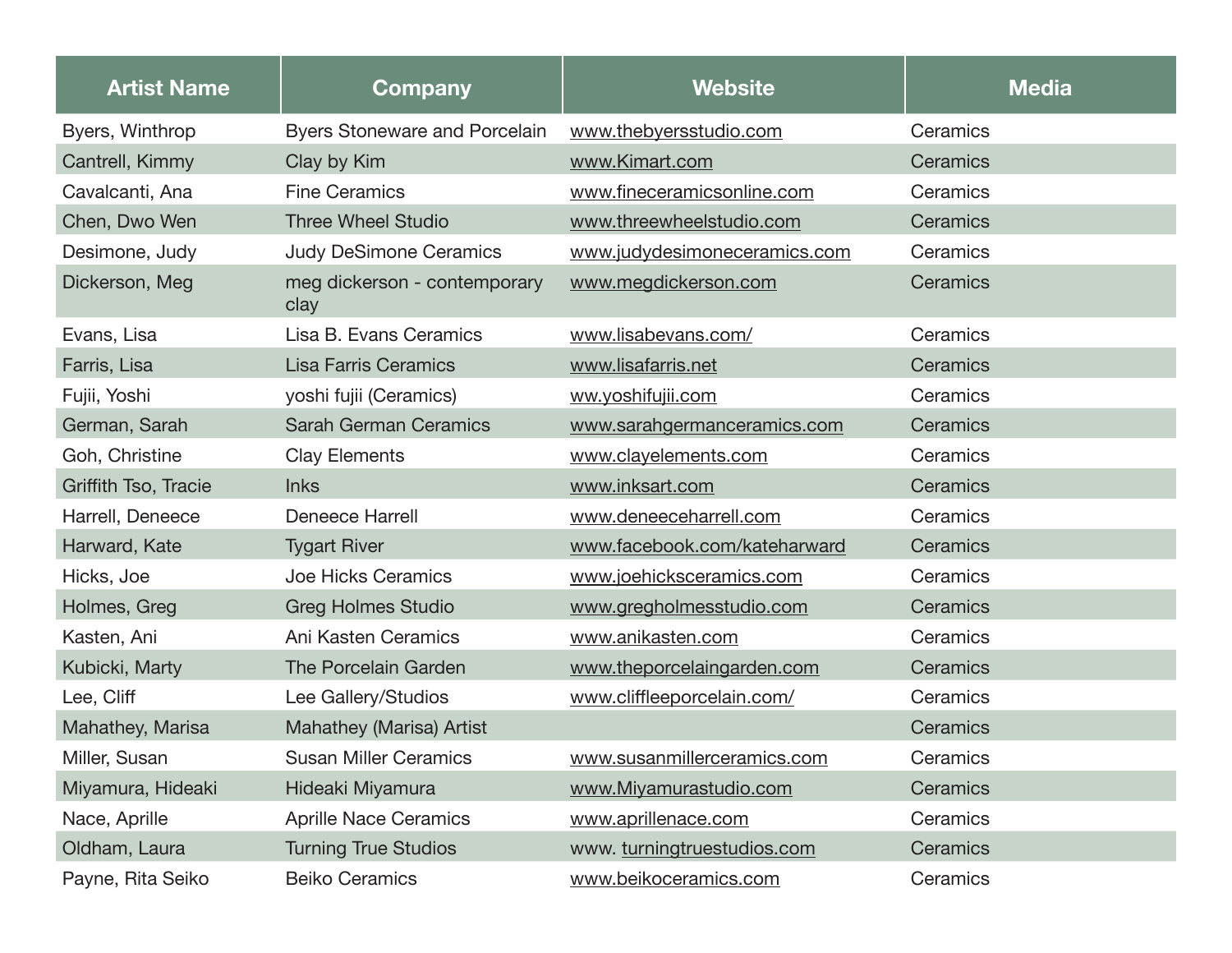| <b>Artist Name</b> | <b>Company</b>                  | <b>Website</b>                  | <b>Media</b> |
|--------------------|---------------------------------|---------------------------------|--------------|
| Pender, Jeff       | <b>Jeff Pender Art Works</b>    | www.jeffpender.com              | Ceramics     |
| Pennell, Jeanine   | <b>Bonetown Studio</b>          | www.bonetownstudio.com          | Ceramics     |
| Petrie, Ian        | Ian M Petrie Ceramics           | www.ianmpetrie.com              | Ceramics     |
| Sartorius, Andrew  | <b>Andrew Sartorius</b>         | www.andrewsartoriusceramics.com | Ceramics     |
| Schumann, Marilee  | <b>Marilee Schumann Pottery</b> | www.marileeschumannart.com      | Ceramics     |
| Shalan, Paula      | <b>Paula Shalan Ceramics</b>    | www.paulashalan.com             | Ceramics     |
| Zhang, Pamela      | <b>Pamela Zhang Ceramics</b>    | www.pamelazhang.store           | Ceramics     |

## **Clothing**

| <b>Artist Name</b>    | Company                                  | <b>Website</b>                  | Media    |
|-----------------------|------------------------------------------|---------------------------------|----------|
| <b>Bradley, Susan</b> | <b>Susan Bradley Designs</b>             | www.susanbradleydesigns.com     | Clothing |
| Carr, Judith          | Bumbershoots by Nana                     | www.bumbershootsbynana.com      | Clothing |
| Cross, Deborah        | Deborah Cross                            | www.deborahcross.com            | Clothing |
| Draper, Erin          | Herrmann-Draper LLC d/b/a<br>Erin Draper | www.erindraper.com              | Clothing |
| Dyers, Moon Tide      | Moon Tide Dyers                          | www.moontidedyers.com           | Clothing |
| Green, Lisa           | beebop & wally                           | www.beebopandwally.nyc          | Clothing |
| Guncheon, Jeanine     | Jeanine Guncheon Art                     | www.jaguncheon.com              | Clothing |
| Henson, Daiga         | Designs by Daiga                         | www.facebook.com/DesignsByDaiga | Clothing |
| Hu, Ava M.            | avalove                                  | www.avaloveshop.com/            | Clothing |
| Jackson, Lorraine     | <b>JacksonFriedman</b>                   | www.kanga2design.com/           | Clothing |
| Kielczewska, Ewa      | Ewka                                     | www.ewkasuede.com               | Clothing |
| Lagueruela, Megan     | Megan-Ilene                              | www, megan-ilene.com            | Clothing |
| lehmann, scott        | scott j lehmann                          | www.scottjlehmann.com           | Clothing |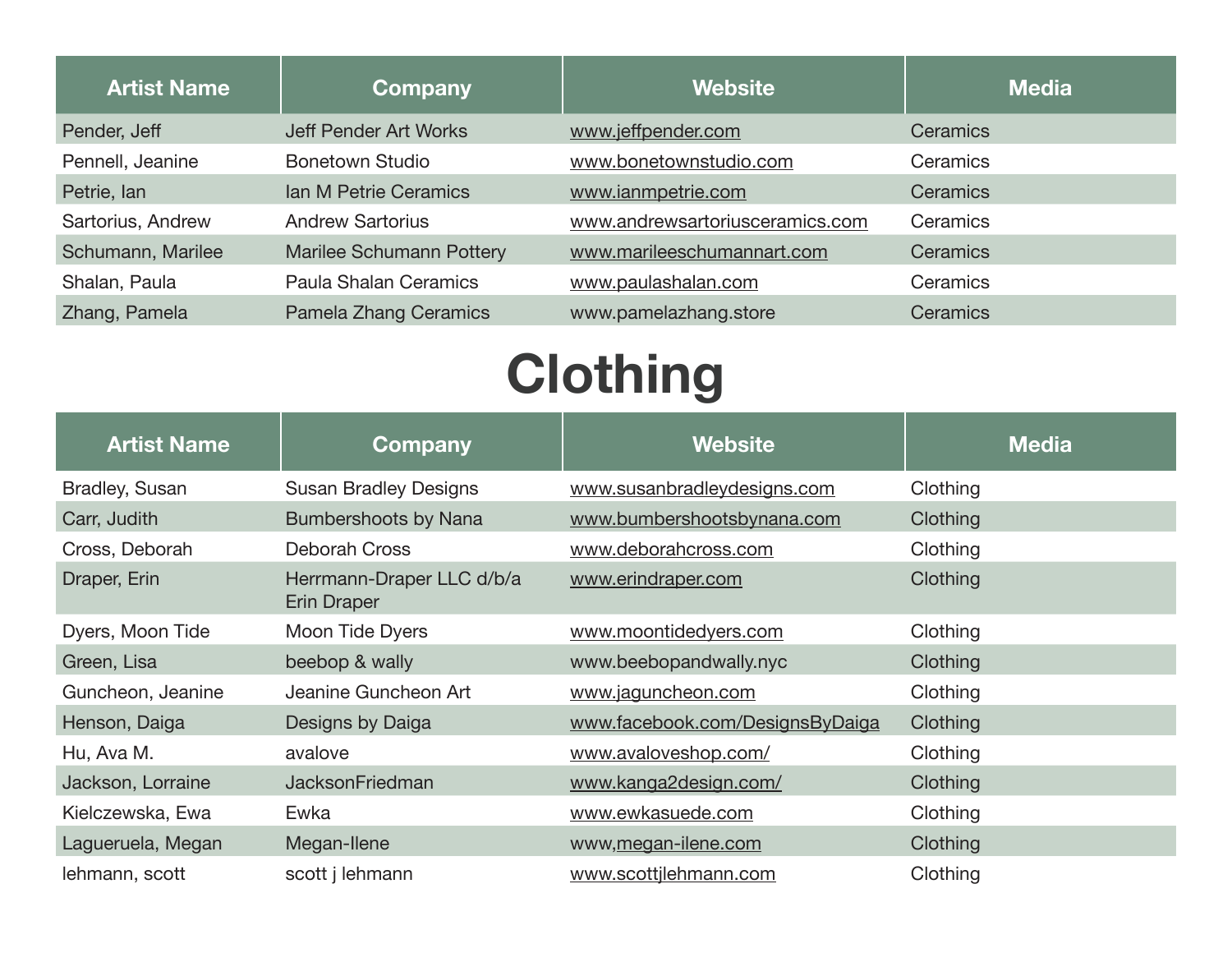| <b>Artist Name</b>   | <b>Company</b>                                              | <b>Website</b>             | <b>Media</b>                  |
|----------------------|-------------------------------------------------------------|----------------------------|-------------------------------|
| LeMair, Lisa         | <b>LeMair Handcrafts</b>                                    | www.lemairhandcrafts.com   | Clothing                      |
| Lewis, Gloria        | <b>Gloria Lewis Hand Painted Silks</b>                      | www.glorialewissilks.com   | Clothing                      |
| Litchfield, Kathleen | <b>Firecrow Handwovens</b>                                  | www.firecrowhandwovens.com | Clothing                      |
| London, Sharon       | <b>Sharon London Designs</b>                                | www.sharonlondon.com       | Clothing                      |
| Mayen, Valerie       | <b>Yellowcake Shop</b>                                      | www.yellowcakeshop.com/    | Clothing                      |
| Miller, Nanako       | Nanako                                                      | www.nanakoclothes.com      | Clothing                      |
| Mohr, Jane           | <b>DRESS TO KILL</b>                                        | www.dresstokillclothes.com | Clothing                      |
| Norton, Mina         | Mina Norton                                                 | www.minanorton.com         | Clothing                      |
| O'Shea, Mary         | Mary Lynn O'Shea Studio                                     | www.marylynnoshea.com      | Clothing                      |
| Olson, Judith        | <b>Splendid Yarnover</b>                                    | www.splendidyarnover.com   | Clothing                      |
| Otterson, Susan      | Otterson (Susan) Artist                                     | www.susanotterson.com      | Clothing                      |
| Patti, Francia       | <b>Patrizio Knits</b>                                       | n/a                        | Clothing                      |
| Persan, Karin        | <b>Better Than Jam</b>                                      | www.betterthanjamnyc.com   | Clothing                      |
| Radford Cox, Valerie | <b>Vervet Noir</b>                                          | www.vervetnoir.com         | Clothing                      |
| Reintsema, Lynn      | Reintsema Designs                                           | wwww.reintsemadesigns.com  | Clothing                      |
| Sardis, Sondra       | sondra sardis                                               | www.sondrasardis.com       | Clothing                      |
| Schalk, Kim          | kim schalk                                                  | www.kimschalk.com          | Clothing                      |
| Song, Jae            | u.n.i studio                                                | www.jsunistudio.com        | Clothing                      |
| Spolek, Cindy        | <b>Yarrow Collection -</b><br><b>Contemporary Shearling</b> | www.yarrowshearling.com/   | Clothing                      |
| Stackhouse, Mary     | full dress fleece                                           |                            | Clothing                      |
| Tanzer, Laura        | Laura Tanzer                                                | www.LauraTanzerDesigns.com | Clothing                      |
| Walsh, Cindy         | Red Rover Clothing Co.                                      | www.redroverclothing.com   | Clothing                      |
| Weffer, Shirley      | Weffer Enterprises, Inc.                                    | www.simplymila.com         | Clothing                      |
| Williamson, Ann      | Ann Williamson Designs                                      | www.annwilliamson.com      | Clothing                      |
| , SK WiLBUR          | Sorta Kinda Enterprises                                     | www.skwilbur.com           | <b>Clothing - Accessories</b> |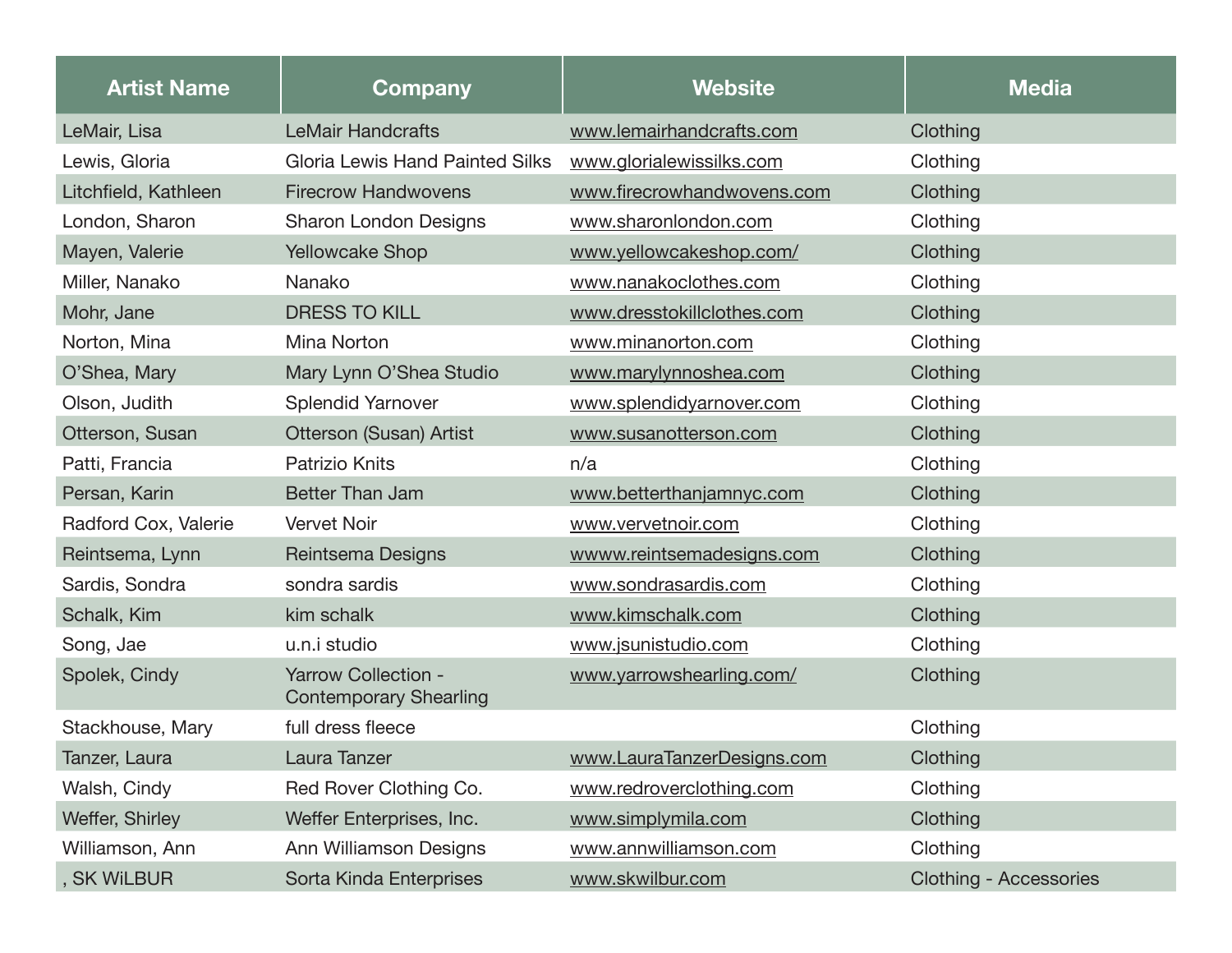| <b>Artist Name</b>          | <b>Company</b>               | <b>Website</b>                    | <b>Media</b>                  |
|-----------------------------|------------------------------|-----------------------------------|-------------------------------|
| Allen, Wendy                | Miss Fitt & Co               | www.missfitt.com                  | Clothing - Accessories        |
| Avila, Ana                  | <b>ANA A</b>                 | www.anaa-Shop.com                 | <b>Clothing - Accessories</b> |
| Bryant, Kay                 | Kay Bryant Design            | www.kaybryantdesign.com           | Clothing - Accessories        |
| Collins, Constance W.       | constance                    | www.constancewcollins.com         | <b>Clothing - Accessories</b> |
| Dickens, Denise             | <b>Outside Designworks</b>   | www.outsidedesignworks.com        | Clothing - Accessories        |
| Diebolt, Mark and<br>Sharon | Hammill/Diebolt Studio       | www.hammilldiebolt.com            | <b>Clothing - Accessories</b> |
| Duran, Marla                | Marla Duran                  | www.marladuran.com                | Clothing - Accessories        |
| Engel, Grace                | Phlox                        | www.phlox.space                   | <b>Clothing - Accessories</b> |
| Everett, Ann                | Ann Everett Fashion Designs  | www.anneverettfashiondesigns.com/ | Clothing - Accessories        |
| Fong, Jenny                 | Modern Shibori               | www.modernshibori.com             | <b>Clothing - Accessories</b> |
| Gaddi, Pong                 | P Gaddi Leather              | www.pgaddi.com                    | Clothing - Accessories        |
| George, Carrie              | <b>Carrie George Leather</b> | www.carriegeorgeleather.com       | <b>Clothing - Accessories</b> |
| Giberson, Betsy Grob        | <b>Betsy Grob Giberson</b>   | www.betsygiberson.com             | Clothing - Accessories        |
| Gilad- Muth, Arza           | ArzaDesign                   | www.arzadesign.com                | <b>Clothing - Accessories</b> |
| Hoch, Leni                  | Leni Hoch Designs            | www.lenihoch.com                  | Clothing - Accessories        |
| Hutchinson, Kathy           | <b>Hutchinson Handwoven</b>  | www.hutchinsonhandwoven.com       | <b>Clothing - Accessories</b> |
| Jaeger, Mary                | Mary Jaeger                  | www.maryjaeger.com                | Clothing - Accessories        |
| Jameson III, W. John        | <b>Twisted Textiles</b>      | www.twistedtextiles.nyc           | <b>Clothing - Accessories</b> |
| Jung, Audrey                | <b>AUDREYMODERN</b>          | www.audreymodern.com              | Clothing - Accessories        |
| Levine, Beth                | <b>Beth Levine</b>           | www.bethlevinedesign.com          | <b>Clothing - Accessories</b> |
| Lo, Terry                   | Terry's Boutique Scarves LLC | www/tbscarves.com                 | Clothing - Accessories        |
| Maier, Kristine             | The Great Maier Mercantile   | www.maiermercantile.com           | <b>Clothing - Accessories</b> |
| Maurio, Maria               | Maria Maurio                 | www.mariamaurio.com               | Clothing - Accessories        |
| Mcroberts, Erin             | Awl Snap Leather Co          | www.awlsnap.com                   | <b>Clothing - Accessories</b> |
| Miller, Sandra              | Sandra Miller                | www.sandramillerdesign.com        | Clothing - Accessories        |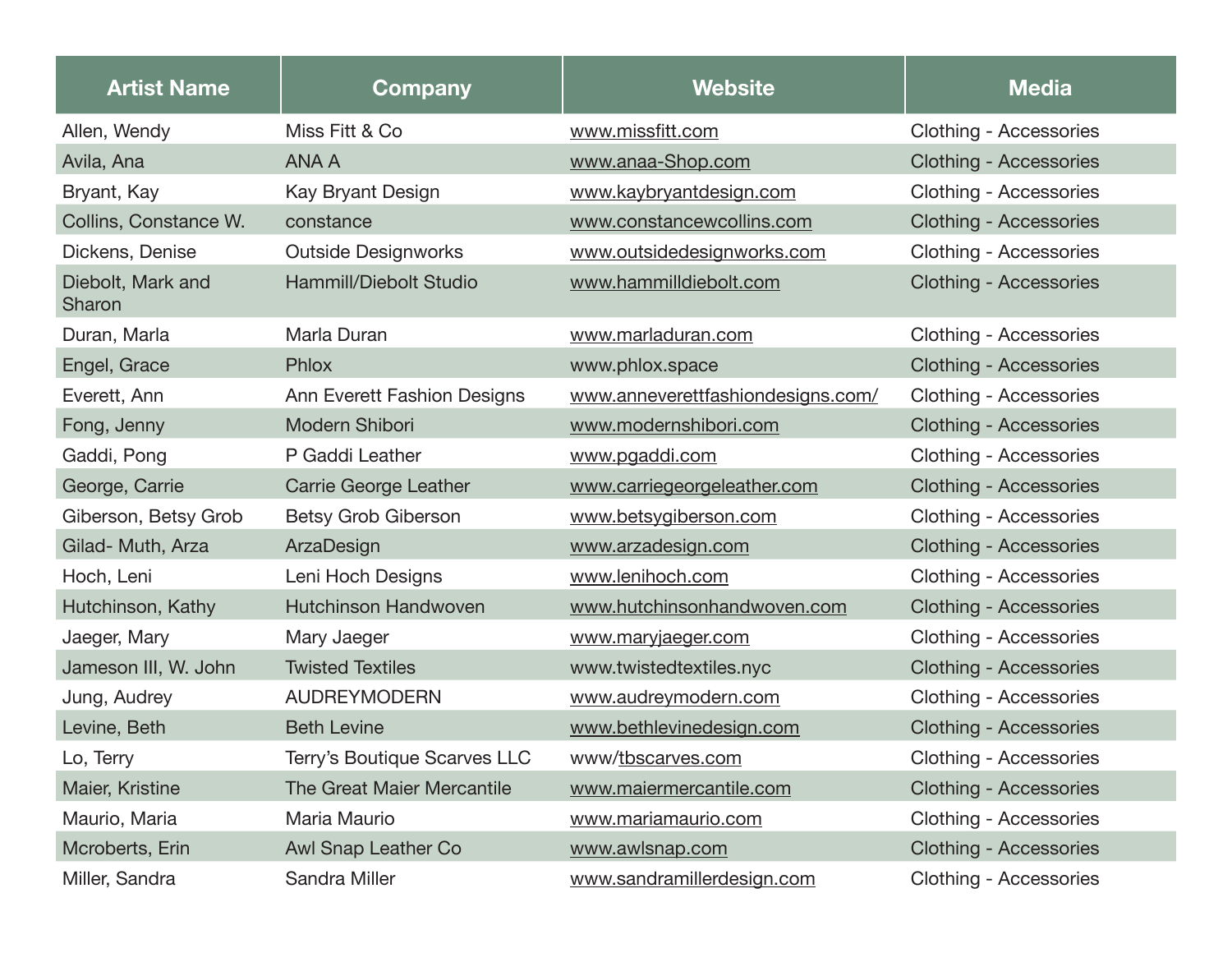| <b>Artist Name</b>        | Company                      | <b>Website</b>                      | Media                         |
|---------------------------|------------------------------|-------------------------------------|-------------------------------|
| Mondshein, Seymour        | Maple Leather & Great Bags   | www.greatbags.com/                  | <b>Clothing - Accessories</b> |
| Murphy, Jamie             | Luna Jaze                    | www.lunajaze.com                    | Clothing - Accessories        |
| Okano, Yuh                | Textiles Yuh / Yuh Okano     | www.textilesyuh.com/                | <b>Clothing - Accessories</b> |
| Olefson, Laurie           | olefson art opticals         | www.olefsonartopticals.studio       | Clothing - Accessories        |
| Provda, Susan             | Ella Leather/ Wicked Bad Ass | Ellaleather.com or Wickedbadass.com | <b>Clothing - Accessories</b> |
| Sogol, Sydney             | Syd's Threads                | www.sydneysogol.com                 | Clothing - Accessories        |
| <b>Tesnakis, Kathleen</b> | ekologic                     | www.ekologic.com                    | <b>Clothing - Accessories</b> |
| Tremaine, Sarah           | Sarah Tremaine Design        | www.sarahtremaine.com               | Clothing - Accessories        |
| Turpin, Mary              | <b>Studio Narcisse Noir</b>  | www.studionarcissenoir.com          | <b>Clothing - Accessories</b> |
| Wagoner, Jill             | <b>Wagoner Studios</b>       | www.jillwagoner.com                 | Clothing - Accessories        |
| Walsh, Kelly              | Kelly Wove It                | www.kellywoveit.com                 | <b>Clothing - Accessories</b> |
| Wheat, Stephanie          | Rebellion Stephanie Wheat    | www.rebellionbags.com               | Clothing - Accessories        |

### **Fiber & Textiles**

| <b>Artist Name</b>             | Company                         | <b>Website</b>              | <b>Media</b>                             |
|--------------------------------|---------------------------------|-----------------------------|------------------------------------------|
| Bautista, Francisco &<br>Laura | <b>Bautista Weaving</b>         | www.bautistaweaving.com     | Fiber and Textiles -<br>Homegoods        |
| Carder, Gretchen               | <b>Good Quilt</b>               | www.goodquilt.store         | Fiber and Textiles -<br>Homegoods        |
| Doucette, Linda                | <b>Shades of Nature</b>         | www.lindadoucetteartist.com | Fiber and Textiles -<br>Homegoods        |
| Frisino, Tegan                 | <b>Comfortcloth Weaving LLC</b> | www.comfortclothweaving.com | Fiber and Textiles -<br>Homegoods        |
| Inlow, YanFang                 | Yan's Design - Embroidery Art   | www.yansdesign.com          | <b>Fiber and Textiles -</b><br>Homegoods |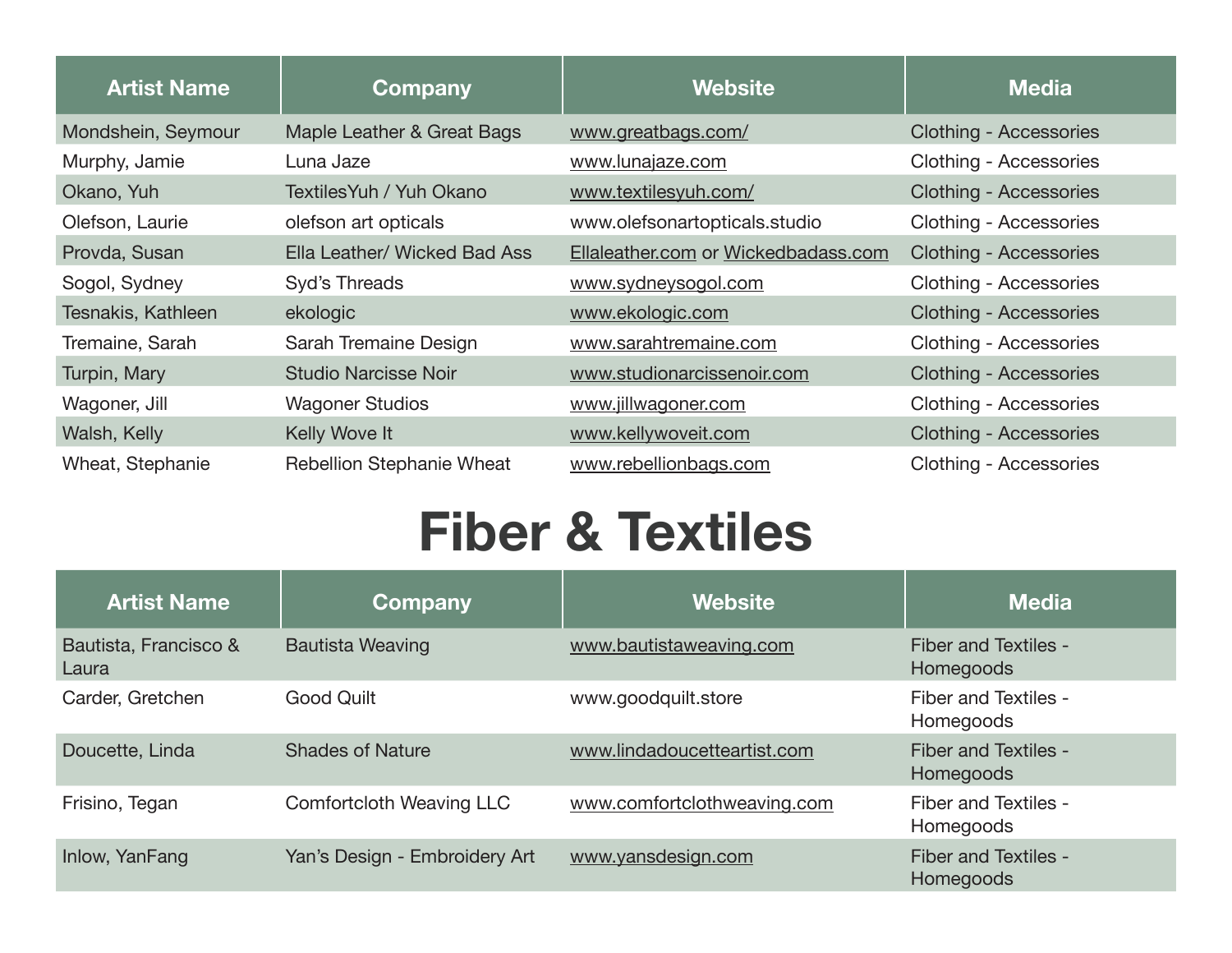| <b>Artist Name</b>                         | Company                                                                          | <b>Website</b>              | <b>Media</b>                             |
|--------------------------------------------|----------------------------------------------------------------------------------|-----------------------------|------------------------------------------|
| Kerley, Heather                            | <b>Heather Kerley Art</b>                                                        | www.heathermccawkerley.com/ | Fiber and Textiles -<br>Homegoods        |
| Little, Meg                                | Meg Little (Fiber Decorative and<br>Fiber Decorative - Rugs and<br>Floor Cloths) | www.meglittle.com           | Fiber and Textiles -<br>Homegoods        |
| Mcbrien, Jennifer                          | jennyjen42                                                                       | www.jennyjen42.com          | Fiber and Textiles -<br>Homegoods        |
| Mills, Claudia                             | <b>Claudia Mills Rugs</b>                                                        | www.claudiamillsrugs.com    | <b>Fiber and Textiles -</b><br>Homegoods |
| Romey-Tanzer, Gretchen Tanzers Fiber Works |                                                                                  | www.tanzersfiberworks.com   | Fiber and Textiles -<br>Homegoods        |
| <b>Tesser, Sharon</b>                      | <b>Sharon Tesser LLC</b>                                                         | www.sharontesser.com        | Fiber and Textiles -<br>Homegoods        |
| Wilson, Faith                              | <b>Faith Wilson Art</b>                                                          | www.faithwilsonart.com      | Fiber and Textiles -<br>Homegoods        |

#### **Furniture**

| <b>Artist Name</b> | <b>Company</b>                   | <b>Website</b>                                | <b>Media</b>     |
|--------------------|----------------------------------|-----------------------------------------------|------------------|
| Handler, Peter     | <b>Handler Studio</b>            | www.handlerstudio.com                         | Furniture        |
| Hennigar, Derek    | <b>Ordinary Furniture</b>        | www.ordinaryfurniture.com                     | Furniture        |
| Landis, John       | John Landis Cabinetworks         | www.Jlcabinet.com                             | Furniture        |
| Meyer, Doug        | <b>Rustbelt Rebirth</b>          | www.facebook.com/<br>DougMeyerRustbeltRebirth | Furniture        |
| Robbins, William   | <b>William Robbins Furniture</b> | www.williamrobbinsfurniture.com               | <b>Furniture</b> |
| Sober, Scott       | Cyma Furniture Design            | www.cymafurnituredeign.com                    | Furniture        |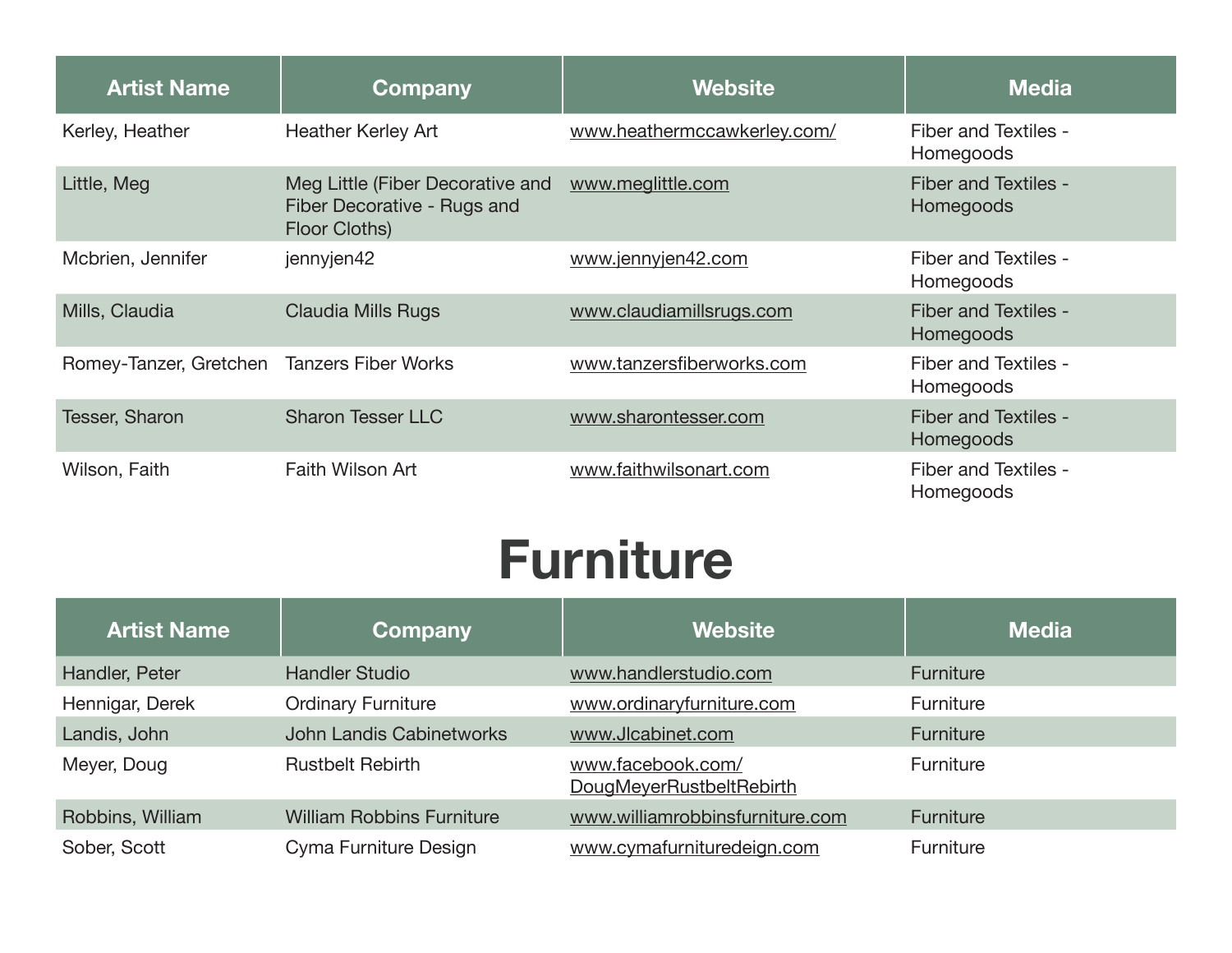## **Glass**

| <b>Artist Name</b> | <b>Company</b>            | <b>Website</b>                | <b>Media</b> |
|--------------------|---------------------------|-------------------------------|--------------|
| Champitto, Bill    | <b>Fresh Cut Glass</b>    | www.freshcutglass.com         | <b>Glass</b> |
| Dix, Trefny        | <b>Hokanson Dix Glass</b> | www.boarglass.com             | Glass        |
| Duman, Neil        | <b>Visions in Glass</b>   | www.dumansglassvisions.com    | <b>Glass</b> |
| Harrigan, Merrilee | Joy of Glass              | www.joyofglass.com/           | Glass        |
| Hay, Brett         | <b>Brett Hay Art</b>      | www.bretthay.art              | <b>Glass</b> |
| Hegland, Patti     | <b>Hegland Glass</b>      | www.heglandglass.com/         | Glass        |
| Kaemmer, Fred      | <b>Fred's Glass</b>       | www.fredsglass.com            | <b>Glass</b> |
| Klem, Ann          | Ann Klem Reflections, LLC | www.annklem.com               | Glass        |
| Koupal, Andy       | <b>Andy Koupal</b>        | www.andykoupal.com            | <b>Glass</b> |
| Prohaska, Nolan    | Dance Wither Glassworks   | www.dancewitherglassworks.com | Glass        |
| Von Koch, Thomas   | WGK Glass Art, Inc        | www.wgkglass.com              | <b>Glass</b> |
| Yager, Jesse       | Yager (Jesse) Artist      | www.jesseyager.com            | Glass        |

### **Home Goods**

| <b>Artist Name</b> | Company                | <b>Website</b>             | <b>Media</b>      |
|--------------------|------------------------|----------------------------|-------------------|
| Hyde, Henry        | Hyde Handmade Knives   | www.Hydehandmadeknives.com | Homegoods - Other |
| Sung, Yi Hsuan     | Sung (Yi Hsuan) Artist | www.floragild.com          | Homegoods - Other |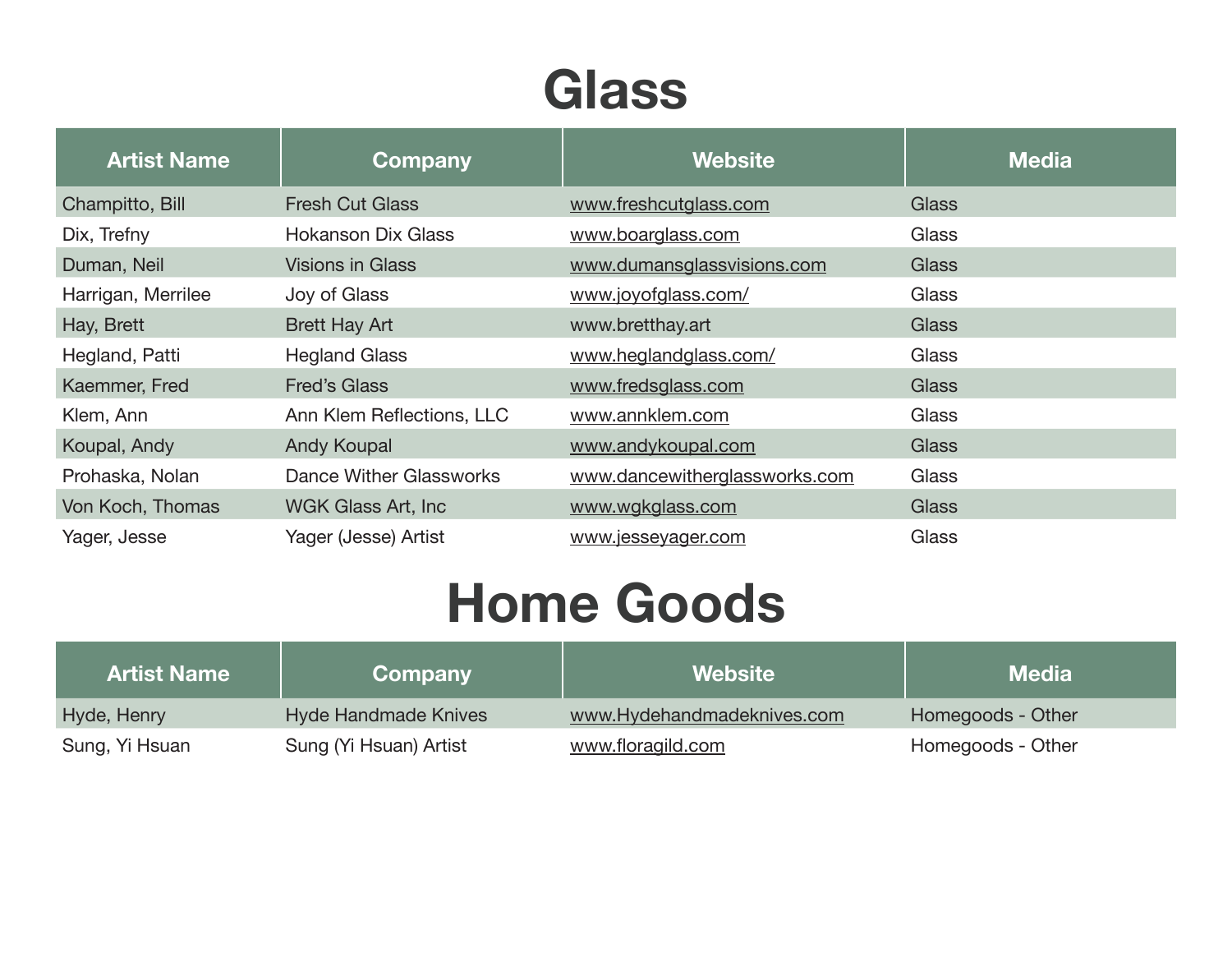## **Jewelry**

| <b>Artist Name</b>                   | Company                           | <b>Website</b>             | <b>Media</b>     |
|--------------------------------------|-----------------------------------|----------------------------|------------------|
| Jain, Vershali                       | Vershali Jain Jewelry             | www.vershalijain.com       | Jewelry - Enamel |
| Pohl, Karin                          | <b>Enamel Collectables</b>        | www.kpenamels.com          | Jewelry - Enamel |
| Shaw, Julie                          | <b>Julie Shaw Designs</b>         | www.Julieshawdesigns.com   | Jewelry - Enamel |
| Szabados, Mona                       | Mona and Alex Szabados<br>Enamels | www.monaenamels.com        | Jewelry - Enamel |
| Walker, Jennifer                     | jenny walker jewelry              | www.jennywalkerjewerly.com | Jewelry - Enamel |
| Aden, Margaret                       | <b>Original Sin Jewelry</b>       | www.originalsinjewelry.com | Jewelry - Metal  |
| Aimée, Beth                          | beth aimée jewelry                | www.bethaimeejewelry.com   | Jewelry - Metal  |
| Albee, Jacob                         | Jacob Albee Designs               | www.jacobalbee.com         | Jewelry - Metal  |
| Alvarado, David                      | <b>Irthly Jewelled Adornments</b> | www.shop.irthly.com        | Jewelry - Metal  |
| Armstrong, Susan Elnora Susan Elnora |                                   | www.susanelnora.com/       | Jewelry - Metal  |
| Ayeni, Etiti                         | <b>ELUKE</b>                      | www.eluke.co               | Jewelry - Metal  |
| B, Tammy                             | Tammy B Jewelry                   | www.tammybjewelry.com      | Jewelry - Metal  |
| Beale, Tracey                        | <b>Tracey Beale Jewelry</b>       | www.traceybeale.com        | Jewelry - Metal  |
| Black, Jonathan                      | Jon Black                         | www.jonblackstudio.com     | Jewelry - Metal  |
| Boari, Daniela                       | daniela boari gioielli            | www.danielaboari.me        | Jewelry - Metal  |
| Bolz, Patty                          | Patty Bolz Designer Goldsmith     | www.pattybolzgoldsmith.com | Jewelry - Metal  |
| Boyd, Michael                        | <b>Michael Boyd Studio</b>        | www.michaelboyd.com        | Jewelry - Metal  |
| Burke-Smith, Kit                     | Kit Burke-Smith Jewelry           | www.Kitburkesmith.com      | Jewelry - Metal  |
| Burke, Shauna                        | Shauna Blythe Burke               | www.shaunablytheburke.com  | Jewelry - Metal  |
| Carlson, Seth                        | Seth Michael Studio               | www.sethmichaeljewelry.com | Jewelry - Metal  |
| Carson, Theresa                      | Theresa Carson Jewelry            | www.theresacarson.com      | Jewelry - Metal  |
| Chin, Jennifer                       | <b>Lush Metals</b>                | www.lushmetals.com         | Jewelry - Metal  |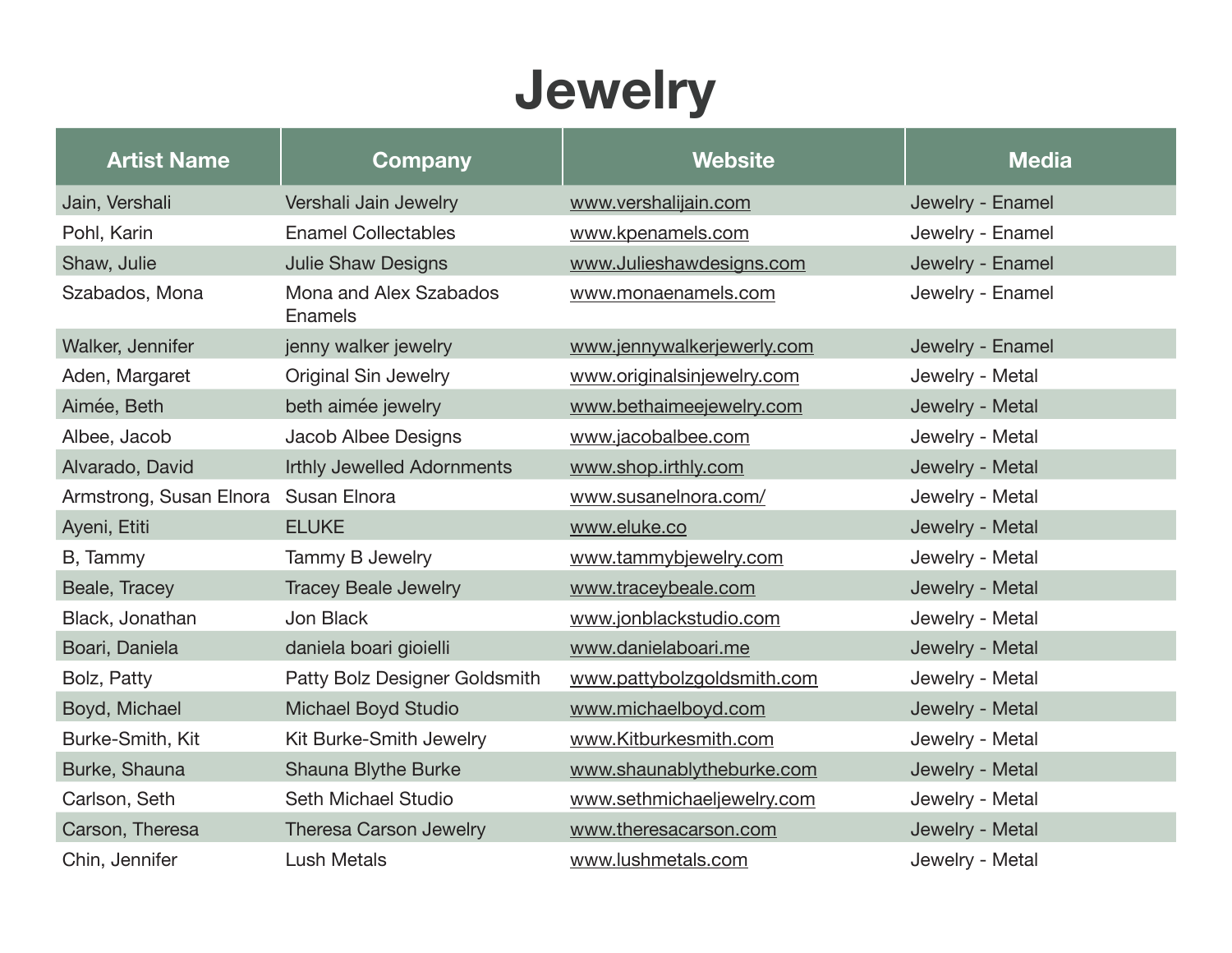| <b>Artist Name</b>  | Company                            | <b>Website</b>                | <b>Media</b>    |
|---------------------|------------------------------------|-------------------------------|-----------------|
| Cho, Namu           | Namu Inc                           | studionamu.com                | Jewelry - Metal |
| Clark, Megan        | <b>Megan Clark Jewelry</b>         | www.meganclarkjewelry.com     | Jewelry - Metal |
| Class, Petra        | petra class                        | www.petraclassdesign.com      | Jewelry - Metal |
| Dawes, Jennifer     | Jennifer Dawes Design              | www.dawes-design.com          | Jewelry - Metal |
| Debano, Collyn      | tree trunk arts                    | treetrunkarts.com/            | Jewelry - Metal |
| Doolan, Devta       | Devta Doolan Studio                | devtadoolanstudio.com         | Jewelry - Metal |
| Dyvorne, Virginie   | <b>Whimsy Jewelry</b>              | whimsyjewelry.com/            | Jewelry - Metal |
| Edelman, Evy        | Designs by Evy                     | www.DesignsbyEvy.com          | Jewelry - Metal |
| Eickelberg, Kate    | Kate Eickelberg                    | www.kateeickelberg.com/       | Jewelry - Metal |
| Flora, Brie         | <b>Brie Flora</b>                  | www.brieflora.com             | Jewelry - Metal |
| Foster, Brittany    | bmf jewelry                        | bmfjewelry.com                | Jewelry - Metal |
| Garvin, Elizabeth   | <b>Elizabeth Garvin FINE</b>       | www.egfny.com                 | Jewelry - Metal |
| Giles, Geoffrey     | Geoffrey D. Giles Jewelry          | geoffreydgiles.com            | Jewelry - Metal |
| Giulietti, David    | David Giulietti Designs            | www.EngraverDavid.com         | Jewelry - Metal |
| Goldsmith, Cornelia | <b>Goldsmith (Cornelia) Artist</b> | www.CorneliaGoldsmith.com     | Jewelry - Metal |
| Goodwin, Alicia     | Lingua Nigra                       | www.linguanigra.com           | Jewelry - Metal |
| Gottlieb, Lori      | LoriMeg Designs                    | www.lorimegdesigns.com        | Jewelry - Metal |
| Graham, Sarah       | Sarah Graham Metalsmithing         | www.sarahgraham.com           | Jewelry - Metal |
| Guidero, Heather    | <b>Heather Guidero Jewelry</b>     | www.heatherguidero.com        | Jewelry - Metal |
| Hachey, Hilary      | hilary hachey                      | www.hilaryhachey.com          | Jewelry - Metal |
| Hagerman, Amanda    | Amanda Hagerman Jewelry            | www.amandahagermanjewelry.com | Jewelry - Metal |
| Hampton, Melissa    | <b>Ascendant Jewelry Studio</b>    | ascendantjewelry.com/         | Jewelry - Metal |
| Heinrich, Barbara   | <b>Barbara Heinrich Studio</b>     | www.barbaraheinrichstudio.com | Jewelry - Metal |
| Herman, Thomas      | seven fingers inc.                 | sevenfingers.com              | Jewelry - Metal |
| High, Maria         | Maria Louise High                  | www.marialouisehigh.com       | Jewelry - Metal |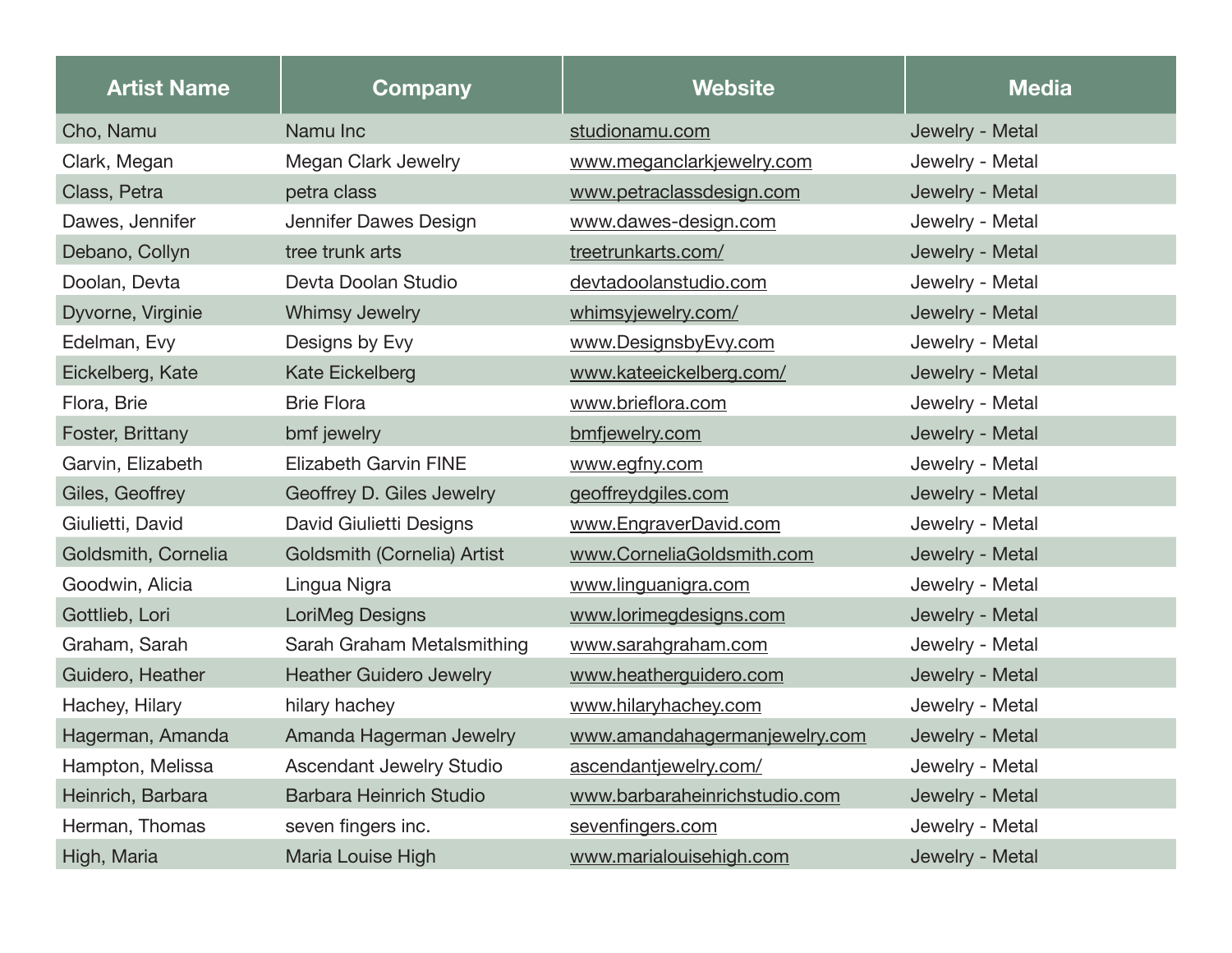| <b>Artist Name</b>   | Company                                | <b>Website</b>                | <b>Media</b>    |
|----------------------|----------------------------------------|-------------------------------|-----------------|
| Hsu, Carol           | <b>Hsu Studios</b>                     | www.HsuStudios.com            | Jewelry - Metal |
| Ishiyama, Reiko      | Reikolshiyama                          | www.reikoishiyamanyc.com      | Jewelry - Metal |
| Jacobson, Karin      | Karin Jacobson                         | www.karinjacobson.com         | Jewelry - Metal |
| James, Bethany       | <b>LEO Handcrafted</b>                 | leohandcrafted.com/           | Jewelry - Metal |
| Jeong, Soojin        | banji                                  | banjiwork.com                 | Jewelry - Metal |
| Jones, Russell       | <b>Russell Jones Jewelry</b>           | www.russelljonesjewelry.com   | Jewelry - Metal |
| Kang, Dallae         | Kang (Dallae) Artist                   | www.dallaekang.com            | Jewelry - Metal |
| Kaplan, Lori         | Lori Kaplan Jewelry                    | lorikaplanjewelry.com         | Jewelry - Metal |
| Kaplan, Ravit        | Ravit Kaplan Jewelry                   | ravitkaplanjewelry.com        | Jewelry - Metal |
| Keleher, Jacob       | Jacob Keleher Jewelry                  | www.jacobkeleherjewelry.com   | Jewelry - Metal |
| Kim, Tiara           | Tai & Tiara                            | www.taiandtiara.com           | Jewelry - Metal |
| Kolb, Giselle        | Giselle Kolb Jewelry Design            | www.gisellekolb.com/          | Jewelry - Metal |
| Koroma, Jeneba       | Limba Gal Jewelry                      | limbagal.com/                 | Jewelry - Metal |
| Kroiz, Shana         | Shana Kroiz Jewelry                    | www.shanakroizjewelry.com     | Jewelry - Metal |
| Lee, Holly           | Holly Lee Design                       | hollyleedesign.com            | Jewelry - Metal |
| Lee, Jeong Ju        | Jeong Ju Lee                           | www.jeongjulee.com            | Jewelry - Metal |
| Liebel, Cindy        | <b>Cindy Liebel Jewelry</b>            | cindyliebel.com/              | Jewelry - Metal |
| Mackellar, Christine | C. H. Mackellar                        | chmackellar.com               | Jewelry - Metal |
| Mahlstedt, Susan     | R/M Studio                             | www.susanmahlstedt.com        | Jewelry - Metal |
| Makio, Chihiro       | 314studio                              | 314studio.com                 | Jewelry - Metal |
| Markley, Lauren      | Lauren Markley Contemporary<br>Jewelry | www.laurenmarkleyjewelry.com  | Jewelry - Metal |
| Mita, Keiko          | <b>K.MITA DESIGN</b>                   | www.k-mita.com                | Jewelry - Metal |
| Montana, Bethany     | Bethany Montana Jewelry                | www.bethanymontanajewelry.com | Jewelry - Metal |
| Myers, Rebecca       | <b>Rebecca Myers Collection</b>        | www.rebeccamyersdesign.com    | Jewelry - Metal |
| Ofiesh, Gabriel      | <b>Gabriel Ofiesh Jewelry</b>          | gabrielofiesh.com             | Jewelry - Metal |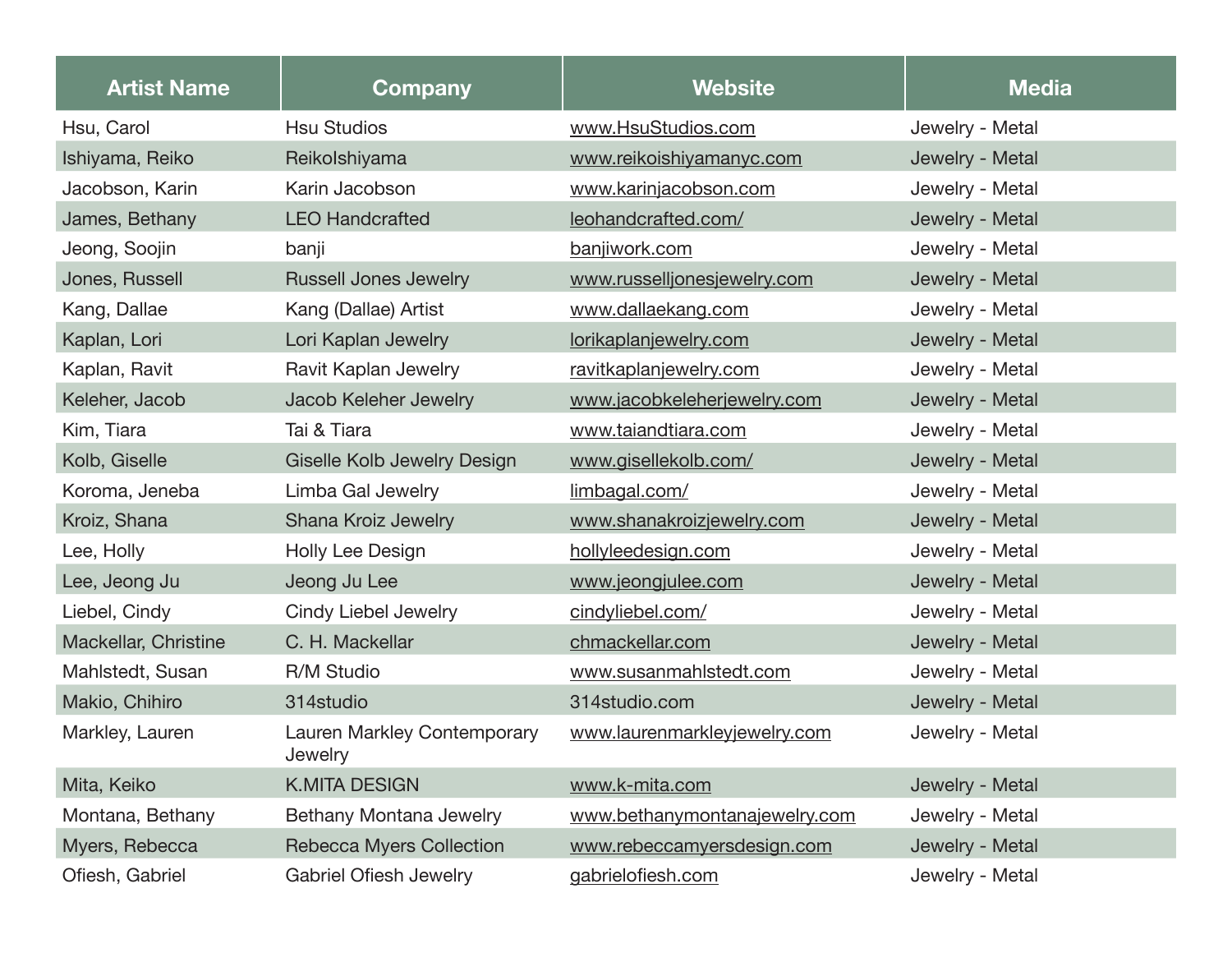| <b>Artist Name</b>    | Company                         | <b>Website</b>             | <b>Media</b>        |
|-----------------------|---------------------------------|----------------------------|---------------------|
| Pavlantos, Alexis     | <b>Alexis Pavlantos</b>         | alexispavlantos.com/       | Jewelry - Metal     |
| Priest, Linda Kindler | <b>Linda Kindler Priest</b>     | Ikindlerpriest.com         | Jewelry - Metal     |
| Pyles, Amy            | Amy C Pyles                     | www.amycpyles.com          | Jewelry - Metal     |
| Qiu, Baiyang          | <b>BQ Jewelry LLC</b>           | www.baiyangjewelry.com     | Jewelry - Metal     |
| Ray, Dennis           | <b>Nature's Creations</b>       | www.leafpin.com            | Jewelry - Metal     |
| Reed, Dana            | Dana Reed Designs, Inc          | www.danareeddesigns.com    | Jewelry - Metal     |
| Risk, Melinda         | melinda risk jewelry            | www.melindariskjewelry.com | Jewelry - Metal     |
| Rutledge, Jonathan    | Jonathan Lee Rutledge           | rutledgejewelry.com        | Jewelry - Metal     |
| Sarkis, Sheko         | <b>Nyeari</b>                   | www.nyeari.com/            | Jewelry - Metal     |
| Schlossberg, Melanie  | <b>Dirigible Designs</b>        | www.dirigibledesigns.com/  | Jewelry - Metal     |
| Schutz, Biba          |                                 | bibaschutz.com             | Jewelry - Metal     |
| Schwartz, Ilene       | <b>Ilene Schwartz Jewelry</b>   | ileneschwartzjewelry.com/  | Jewelry - Metal     |
| Schwartz, Suzanne     | <b>Suzanne Schwartz</b>         | sschwartzjewelry.com       | Jewelry - Metal     |
| Silva, Eric           | silva made                      | ericsilva.com              | Jewelry - Metal     |
| Spies, Susan          | <b>Spies Design</b>             | www.spiesdesign.com        | Jewelry - Metal     |
| Suydam, Didi          | Didi Suydam Contemporary        | shop.didisuydam.com        | Jewelry - Metal     |
| Tector, Sarah         | S. Tector Metals                | stectormetals.com/         | Jewelry - Metal     |
| Turner, Thomas        | <b>Turner Jewelry</b>           | thomasturnerjewelry.com    | Jewelry - Metal     |
| Veverka, Donna        | Donna Veverka Jewelry           | DonnaVjewelry.com          | Jewelry - Metal     |
| Vivas, Deborah        | Vivasmith                       | vivasmithstudio.com        | Jewelry - Metal     |
| Winograd, Agnieszka   | <b>AGNIESZKA</b>                | Www.Agnieszkawinograd.com  | Jewelry - Metal     |
| Woehrmann, Sam        | Sam Woehrmann LLC               | www.iamthatsam.com         | Jewelry - Metal     |
| Yen, Liaung Chung     | <b>Liaung Chung Yen Designs</b> | www.liaungchungyen.com     | Jewelry - Metal     |
| Zap, Erica            | erica zap                       | www.ericazap.com           | Jewelry - Metal     |
| Baur, Barbara         | <b>Fair Winds Jewelry</b>       | www.FairWindsJewelry.com   | Jewelry - Non-Metal |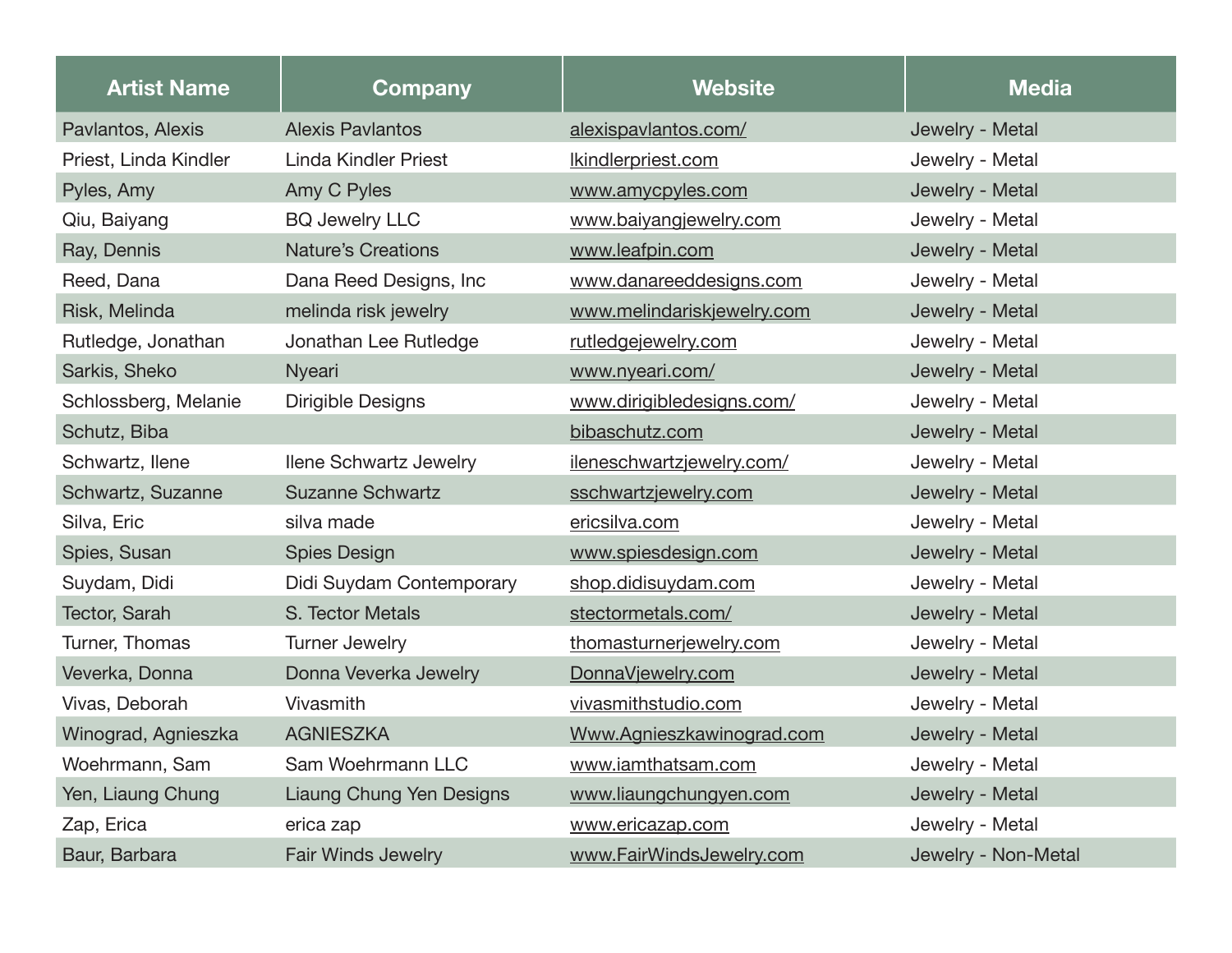| <b>Artist Name</b>        | <b>Company</b>                               | <b>Website</b>                | <b>Media</b>        |
|---------------------------|----------------------------------------------|-------------------------------|---------------------|
| Blair, Amy                | Sun Ah Blair Jewelry                         | www.sunahjewelry.com          | Jewelry - Non-Metal |
| Bressner, Jenine          | Jenine Bressner Fireworks!                   | Jenine.net                    | Jewelry - Non-Metal |
| Chen, Suyu                | Suya Chen                                    | suyuchen.com                  | Jewelry - Non-Metal |
| Craig, Joanna             | Olim Clay Co.                                | www.olimclayco.com            | Jewelry - Non-Metal |
| Dill, Twyla               | <b>Twyla Dill</b>                            | www.twyladill.com             | Jewelry - Non-Metal |
| Dungey, Shanaya           | <b>TFKIA Art Studio</b>                      | www.thefoolishknowitall.com   | Jewelry - Non-Metal |
| Edwards, Kim              | Edwards (Kim) Artist                         | kimedwardsglass.com           | Jewelry - Non-Metal |
| Farber, Beth              | <b>Elizabeth Farber Designs</b>              | elizabethfarber.com           | Jewelry - Non-Metal |
| Frayer, Valerie           | Frayer (Valerie) Artist                      | paperalchemyjewelry.com       | Jewelry - Non-Metal |
| Gori-Montanelli, Danielle | Danielle Gori-Montanelli                     | studiodgm.com                 | Jewelry - Non-Metal |
| Gould, Gabrielle          | <b>Gabrielle Gould</b>                       | gabriellegould.com            | Jewelry - Non-Metal |
| Hassler, Sarah            | Sarah Hassler Design                         | sjhassler.squarespace.com     | Jewelry - Non-Metal |
| Henderson, lan            | Zoa Chimerum Jewelry                         | Zoa Chimerum Jewelry          | Jewelry - Non-Metal |
| Hutchcroft, Laura         | Inteplei                                     | inteplei.com                  | Jewelry - Non-Metal |
| Johnson, Devin            | <b>MakeShift Accessories</b>                 | www.makeshiftaccessories.com  | Jewelry - Non-Metal |
| Johnson, Jacqueline       | J J Attic                                    | www.jjattic.com               | Jewelry - Non-Metal |
| Joseph, Katherine         | <b>Clouds and Ladders</b>                    | cloudsandladders.com          | Jewelry - Non-Metal |
| Kojimoto, Serena          | Serena Kojimoto Jewelry                      | www.serenakojimotojewelry.com | Jewelry - Non-Metal |
| Lam, Loretta              | Loretta Lam                                  | lorettalam.com                | Jewelry - Non-Metal |
| Lewis, Keith              | <b>Keith Lewis Studio</b>                    | keithlewisstudio.com          | Jewelry - Non-Metal |
| Lin, Wendy                | <b>Wendy Lin Designs</b>                     | www.wendylindesigns.com       | Jewelry - Non-Metal |
| May, Linda                | <b>Linda May Studio</b>                      | lindamaystudio.com            | Jewelry - Non-Metal |
| Mitchell, Holly Anne      | <b>HOLLY ANNE MITCHELL</b><br><b>JEWELRY</b> | newspaperjewelry.com          | Jewelry - Non-Metal |
| Piatti, Denisa            | Denisa Piatti Jewellery                      | www.denisapiatti.com          | Jewelry - Non-Metal |
| Powell, Julie             | <b>Julie Powell Designs</b>                  | www.juliepowelldesigns.com    | Jewelry - Non-Metal |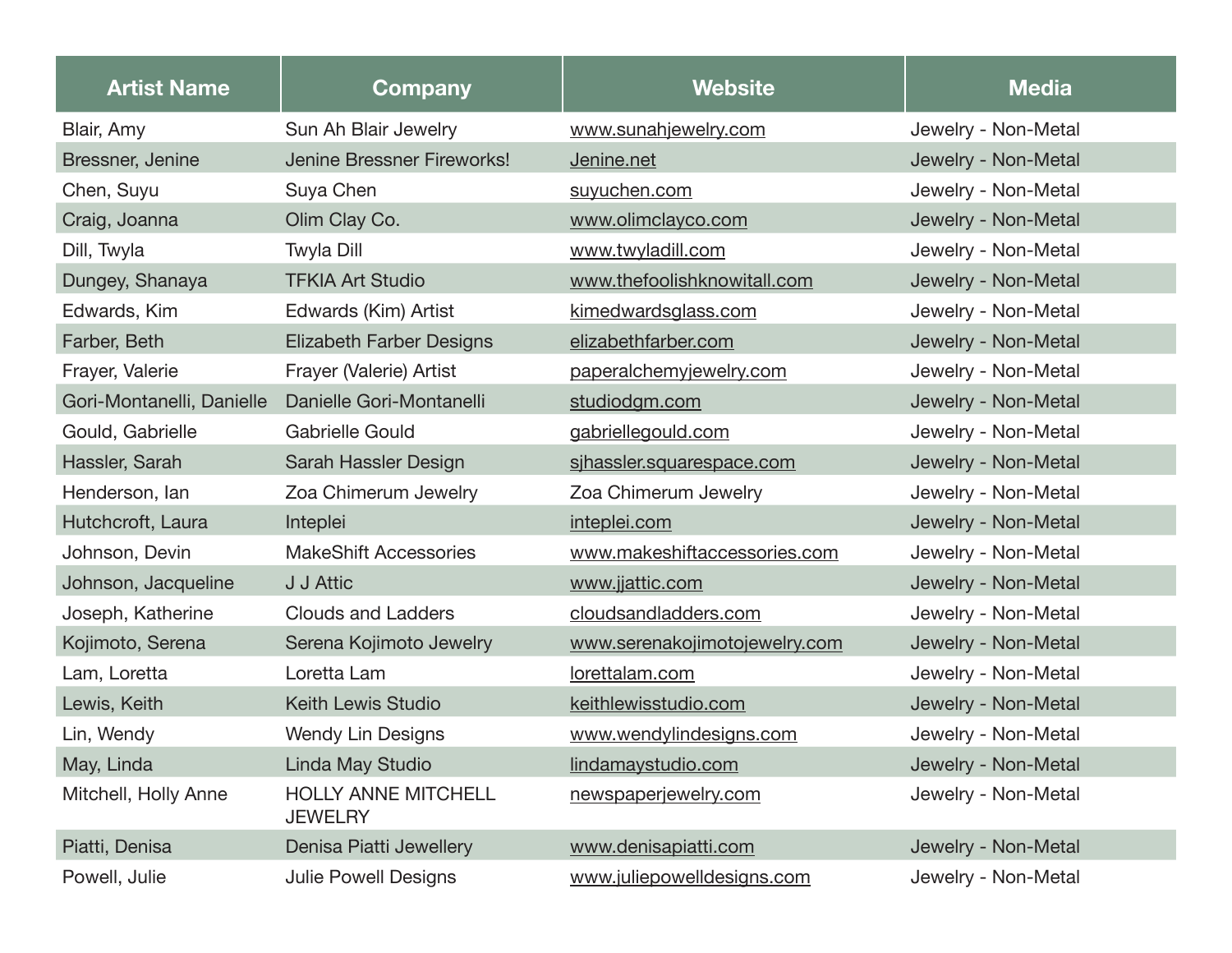| <b>Artist Name</b>    | Company                                    | <b>Website</b>                          | <b>Media</b>        |
|-----------------------|--------------------------------------------|-----------------------------------------|---------------------|
| Preston, Gillian      | <b>Broken Plates</b>                       | www.brokenplatesglasswearables.<br>com/ | Jewelry - Non-Metal |
| Reico, Sean           | dconstruct                                 | www.dconstruct.ca/                      | Jewelry - Non-Metal |
| Rosenthal, Sharon     | <b>Sharon Rosenthal</b>                    | sharonrosenthaldesign.com               | Jewelry - Non-Metal |
| Selimovic, Alma       | ImanDellaLuna Design                       | www.imandellaluna.com                   | Jewelry - Non-Metal |
| Sintes, Paz           | PAZ SINTES - Textile Jewelry<br><b>INC</b> | www.pazsintes.com                       | Jewelry - Non-Metal |
| Stephen, Cathleen     | Cathleen A                                 | TheChicBohmenian.net                    | Jewelry - Non-Metal |
| Tuch, Debbie          | Glitterlimes                               | www.glitterlimes.com                    | Jewelry - Non-Metal |
| Williamson, Genevieve | Genevieve Williamson                       | genevievewilliamson.com                 | Jewelry - Non-Metal |

## **Lighting**

| <b>Artist Name</b> | Company         | <b>Website</b>        | l Media <sup>∖</sup> |
|--------------------|-----------------|-----------------------|----------------------|
| Lopez, Jorgelina   | La Loupe Design | www.laloupedesign.com | Lighting             |

#### **Metal**

| <b>Artist Name</b>  | Company                        | <b>Website</b>                                     | <b>Media</b> |
|---------------------|--------------------------------|----------------------------------------------------|--------------|
| Baring-Gould, Laura | Laura Baring-Gould Studios     | BaringGouldBronzeWorks.com                         | Metal        |
| Caperell, Robert    | <b>Robert Caperell (Metal)</b> | robcaperell.com                                    | Metal        |
| Cohen, Jim          | Jim Cohen Judaica              | jimcohenjudaica.com, jimcohenmetals.<br><u>net</u> | Metal        |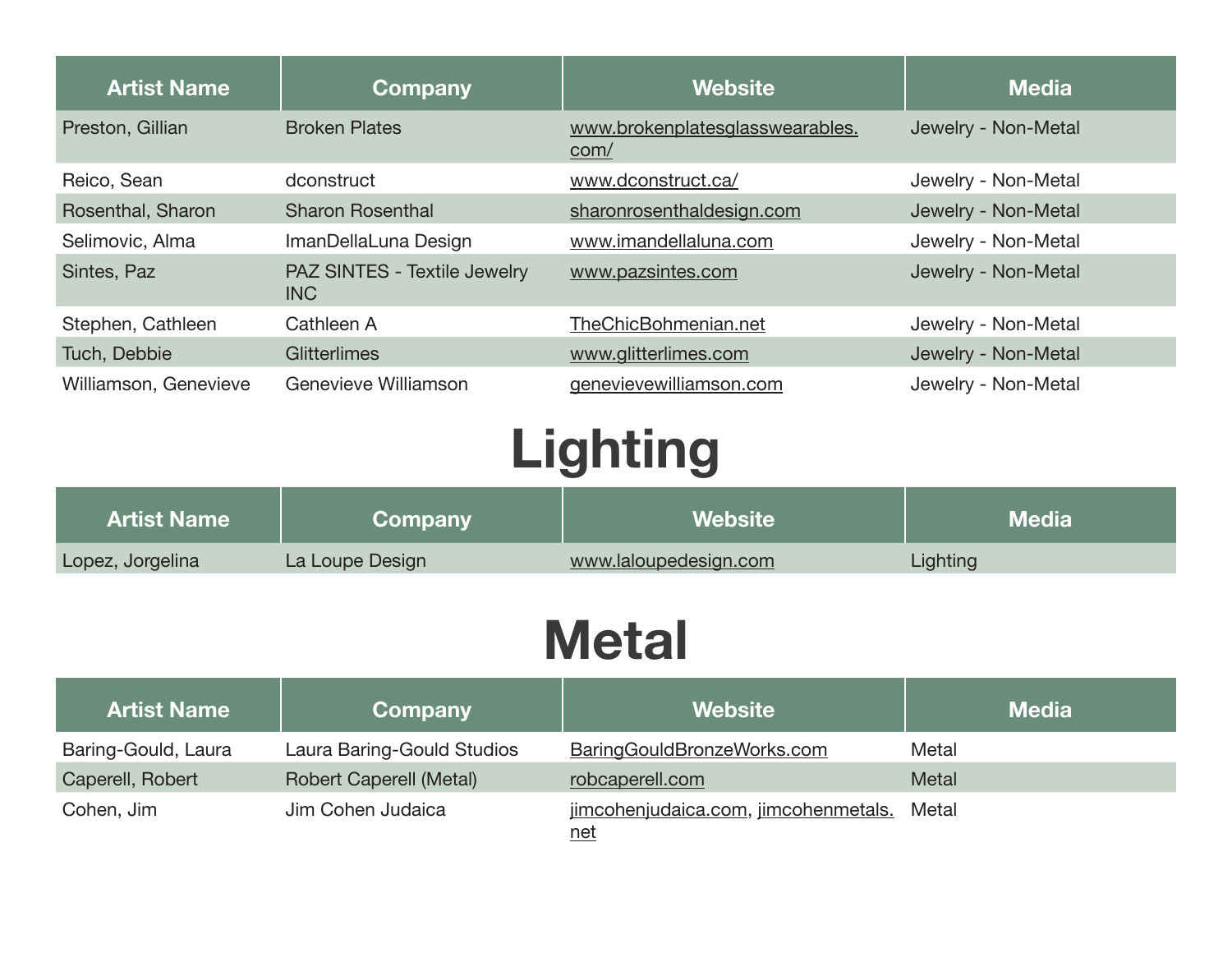| <b>Artist Name</b>     | Company                      | <b>Website</b>                   | <b>Media</b> |
|------------------------|------------------------------|----------------------------------|--------------|
| Hsu, Jean-Pierre       | <b>Hsu Studios</b>           | www.HsuStudios.com               | <b>Metal</b> |
| Kaish, Richard         | <b>Richard Kaish Designs</b> | www.cornucopiagallery.com        | Metal        |
| Mclean, Alice          | <b>McLean Bronze</b>         | mcleanbronze.com                 | <b>Metal</b> |
| Peleg, Nachshon        | Seeka and Yoolie's           | www.seekaonline.com              | Metal        |
| Perry-Scheffel, Ursula | woodstock mobiles            | woodstockmobiles.com             | <b>Metal</b> |
| Rogers, Dale           | Dale Rogers Studio           | dalerogersstudio.com             | Metal        |
| Shafer, Marvin         | Q3 Art                       | marvinshafersculpture.com        | <b>Metal</b> |
| Sluder, Mike           | Mike Sluder Metalworks LLC   | sluderart.com                    | Metal        |
| Thompson, Sara         | Sara Metalsmith              | www.sara-thompson-metalsmith.com | Metal        |

#### **Mixed Media**

| <b>Artist Name</b>  | Company                                                       | <b>Website</b>                   | <b>Media</b>       |
|---------------------|---------------------------------------------------------------|----------------------------------|--------------------|
| Bunnell, Valerie    | Valerie Bunnell (Mixed Media<br>and Mixed Media - Sculptural) | www.valeriebunnell.com           | <b>Mixed Media</b> |
| Ellertson, Wendy    | <b>Wendy Ellertson Studio</b>                                 | ellertson.com                    | <b>Mixed Media</b> |
| Graff, Marv         | Marv                                                          | marvgraffstudio.com              | <b>Mixed Media</b> |
| Gunning, Grace      | <b>Grace Gunning</b>                                          | gracegunning.com                 | <b>Mixed Media</b> |
| Jacobs, Jonah       | Jacobs (Jonah) Artist                                         | www.jonahjacobsart.com           | <b>Mixed Media</b> |
| Matthews, Rob       | <b>Hidden Spring Designs</b>                                  | www.hiddenspringdesigns.com      | <b>Mixed Media</b> |
| Matyjaszek, Scott   | Artephax 3D PhotoSculptures                                   | www.artephax.com                 | <b>Mixed Media</b> |
| Moffatt, Mary-Lynne | Mary-Lynne Moffatt Art                                        | marylynnemoffattart.blogspot.com | <b>Mixed Media</b> |
| Norris, Kate        | Kate Norris Art                                               | www.katenorrisart.com            | <b>Mixed Media</b> |
| O'Keeffe, Deborah   | Deborah O'Keeffe                                              | ameliamandala.wordpress.com      | <b>Mixed Media</b> |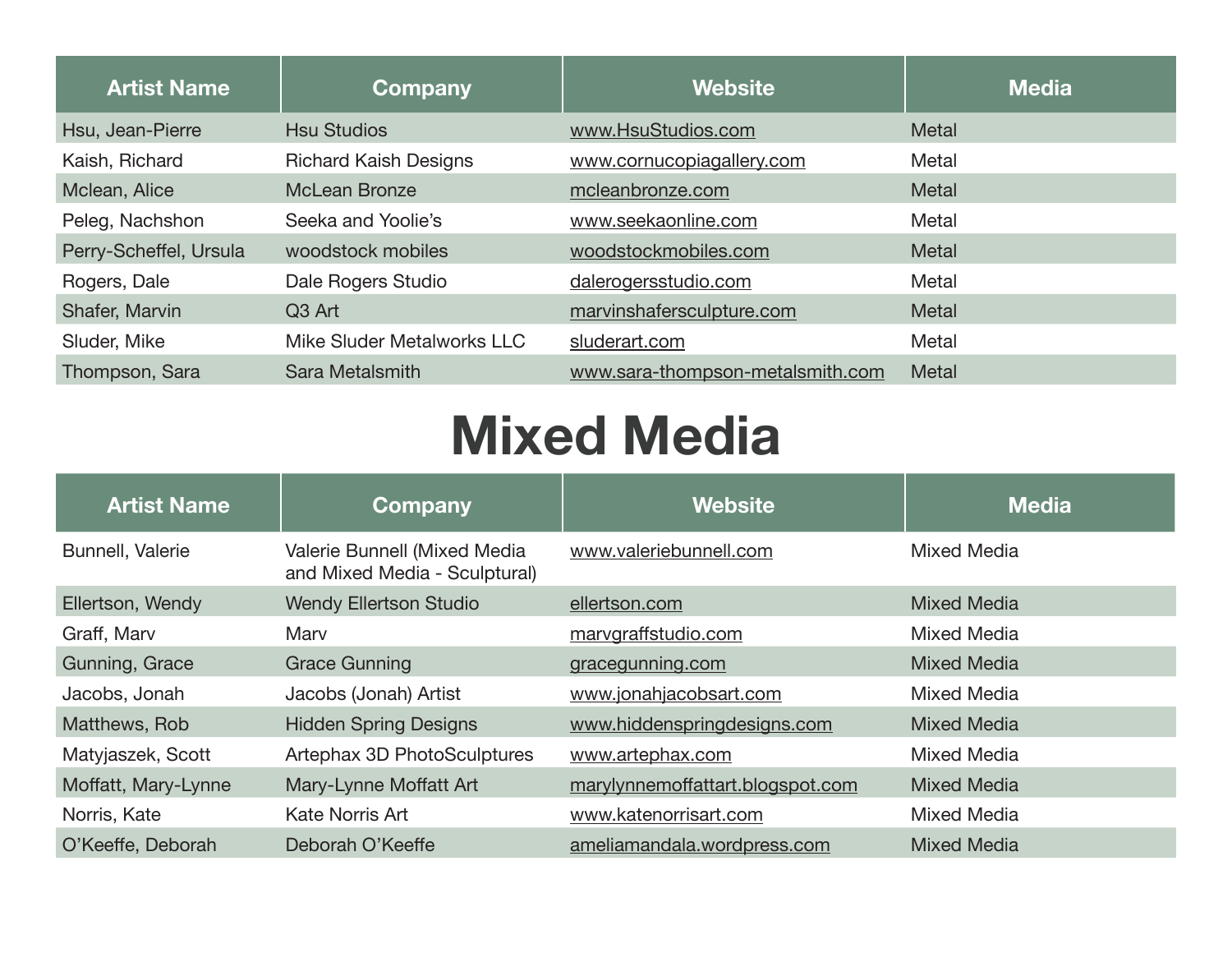| <b>Artist Name</b> | Company                        | <b>Website</b>              | <b>Media</b>       |
|--------------------|--------------------------------|-----------------------------|--------------------|
| Ondo, Stephanie    | Stephanie Ondo                 | www.stephanieondo.art       | Mixed Media        |
| Patterson, Robert  | <b>Robert Patterson</b>        | rpatterson.com              | <b>Mixed Media</b> |
| Preske, Amanda     | <b>Circuit Breaker Labs</b>    | CircuitBreakerLabs.etsy.com | Mixed Media        |
| Updike, Michael    | Michael Updike Slate and Stone | michaelupdike.net           | <b>Mixed Media</b> |
| Winigrad, David    | Contemporary Whirligigs        | whirligigcraft.com          | Mixed Media        |
| Zakarija, Carolyn  | Carolyn Zakarija               | J.Jeffrey Taylor            | <b>Mixed Media</b> |
|                    |                                |                             |                    |

## **Paper**

| <b>Artist Name</b> | Company             | Website            | <b>Media</b> |
|--------------------|---------------------|--------------------|--------------|
| Sopp, Tristan      | Resident Design Co. | residentdesign.com | Paper        |

#### **Wood**

| <b>Artist Name</b>                           | Company                    | <b>Website</b>            | <b>Media</b> |
|----------------------------------------------|----------------------------|---------------------------|--------------|
| Bailey, Anna                                 | <b>Bailey Builds</b>       | Baileybuilds.com          | Wood         |
| Carr, Eric                                   | <b>Eric Carr Woodworks</b> | www.ericcarrwoodworks.com | Wood         |
| Cruz, Mike                                   | <b>Knotty By Nature</b>    | www.knottybynature.net    | Wood         |
| Eng, Peggy                                   | Creative Edge              | www.creativeedgewood.com  | Wood         |
| <b>Grant And Noren, Daniel</b><br>and Ingela | Grant-Noren                | Grant-Noren.com           | Wood         |
| Hodsdon, Lisa and<br>Jacob                   | Hodsdon Kokeshi            | Hodsdonkokeshi.com        | Wood         |
| Holt, Keith                                  | <b>K Holt Artwork LLC</b>  | www.kholtartwork          | Wood         |